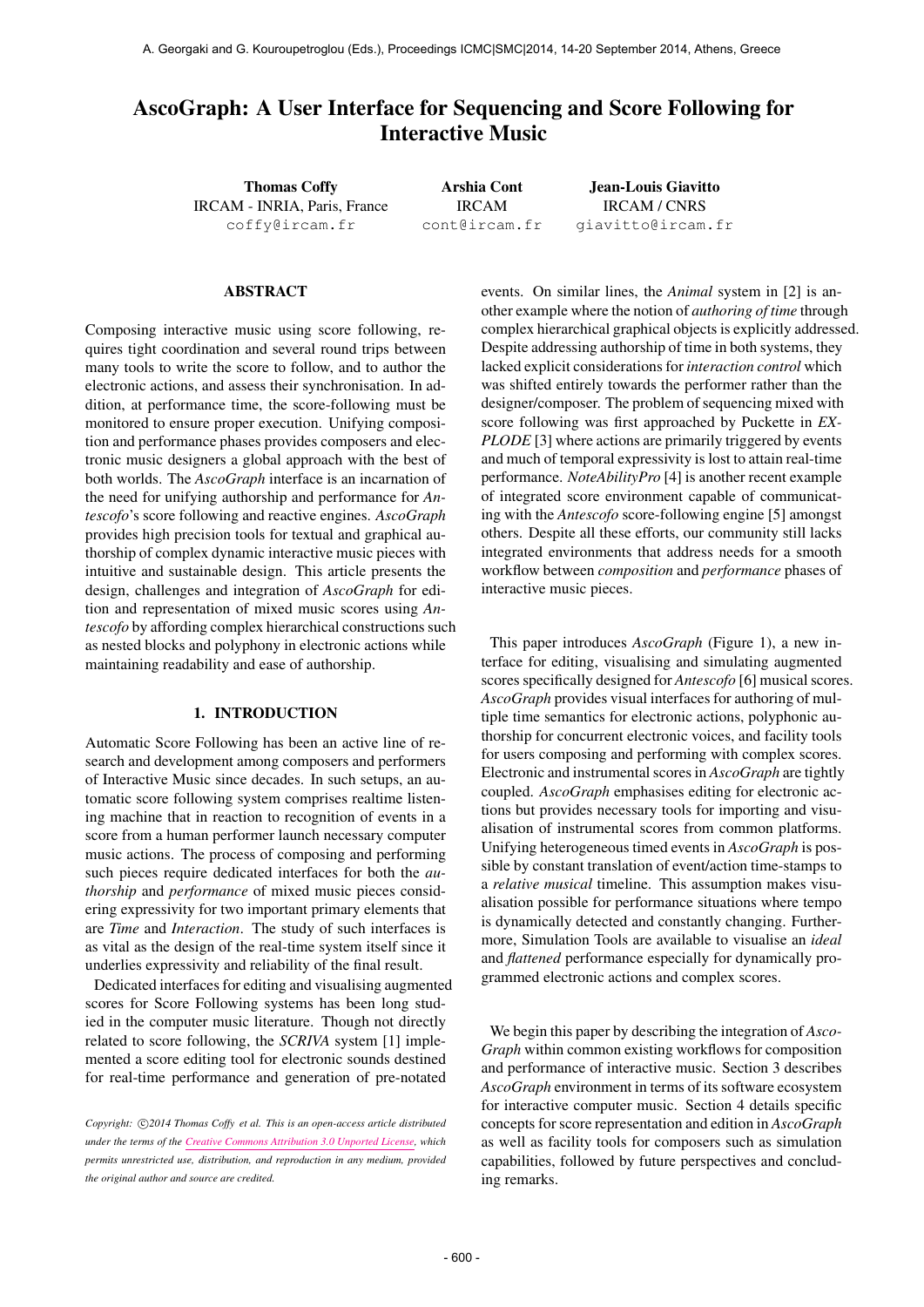

Figure 1. AscoGraph general UI.

# 2. COMPOSITION WORKFLOW

#### 2.1 Composition phase

Composers often prepare instrumental sections of their pieces using *Finale*, *Sibelius*, or other score engraving system. An important feature for *AscoGraph* is the score import capabilities from MusicXML or MIDI formats, which make the first steps of composing an interactive piece much smoother. MusicXML is a score format which can be exported from main classical musical notation editors. Writing electronic parts is made less difficult with *AscoGraph* and *Antescofo* new reactive engine since version 0.5, which provides new ways of writing interaction, based on clear musical hierarchies such as groups, loops, curves and more.

Visualisation capabilities of *AscoGraph* enters the composition workflow as a huge gain since *Antescofo*'s score syntax is text based, where a list of events, such as notes, chords, trills or multi (glissandi), with associated pitch and duration describe the score as it should be followed by the score follower next to their electronic actions. *AscoGraph* distinguishes itself strongly from other softwares such as *NoteAbility* in its sole focus on Electronic Action authorship rather than music engraving. The integrated import facility of *AscoGraph* is solely there to support visual feedback on the instrumental score, for which we believe there are numerous stable software. . Importing existing instrumental score is done by *drag'n'drop* where it is directly converted to *Antescofo* notes notation. For automatic MIDI accompaniment, it is also possible to convert MIDI file to electronic actions (MIDI notes on/off) by pressing CMD during import.

*AscoGraph* engine shares the same score parsing routines with *Antescofo* core, so the validity of the score is checked on saving while editing in *AscoGraph*, with detailed parsing errors handling.

#### 2.2 Performance phase

*AscoGraph* is strongly connected with *Antescofo* core object (using OSC over UDP) : when a score is edited and modified it is automatically reloaded in *Antescofo*, and on the other hand, when *Antescofo* follows a score (during a concert or rehearsal) both graphical and textual view of the score will scroll and show the current position of *Antescofo*.

#### 3. ENVIRONMENT

*AscoGraph* emphasises editing the reactive score. One key design choice while creating *AscoGraph* editor was to allow both textual and graphical editors, representing different views of the same score. "Time of composition" and "time of performance" need proper dedicated environments [7]: *AscoGraph* and *Antescofo* combines both representations.

The general mechanisms which articulates each component are discussed in this section.

#### 3.1 Link to Antescofo

The *Antescofo* engine is embedded in a Max/MSP or Pure-Data external (dynamically linked) object. The *AscoGraph* editor can be opened by double-clicking on the *Antescofo*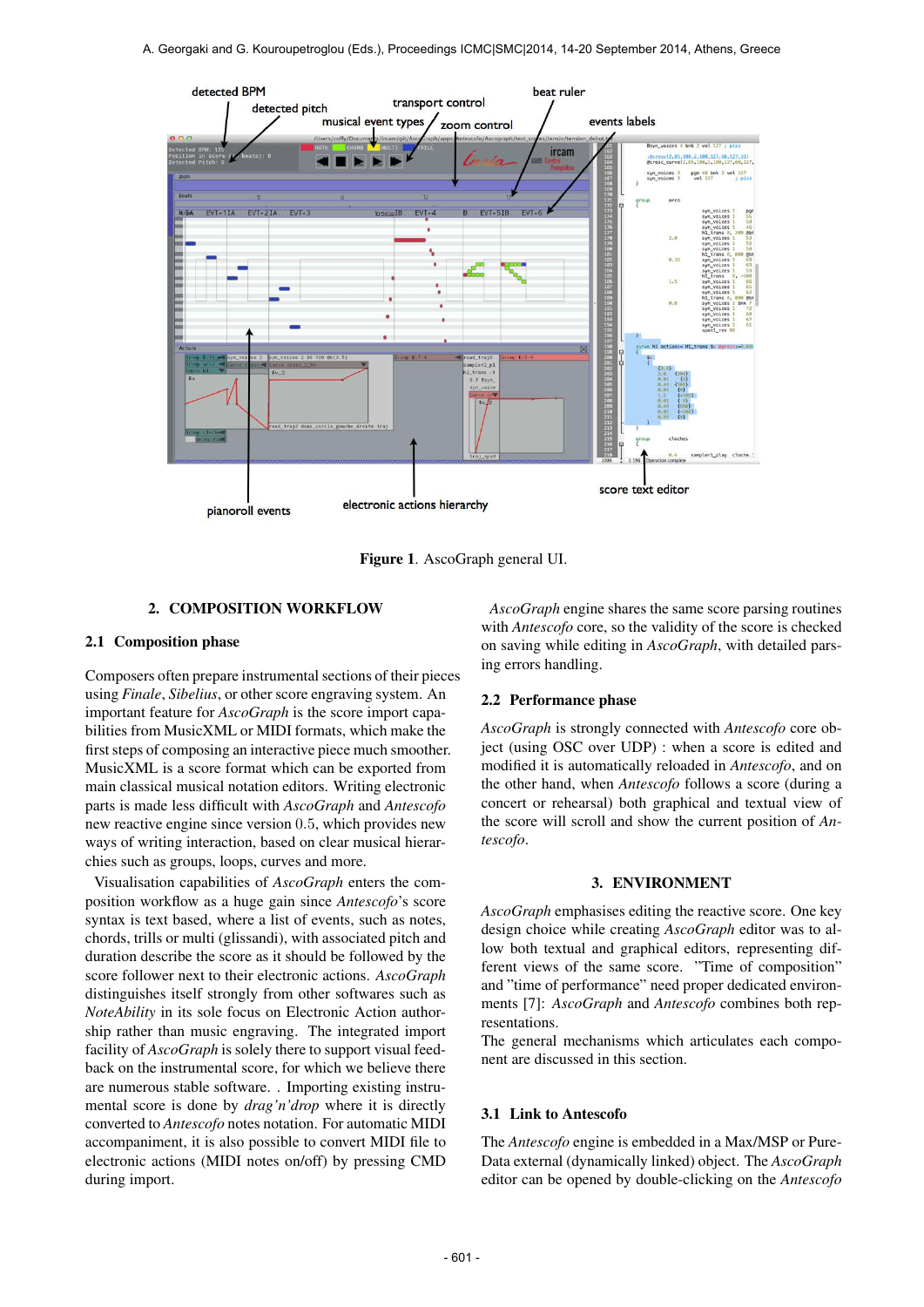object. It is then launched as a standalone application, and it loads the score if one was loaded in *Antescofo*. Communication with *Antescofo* uses OpenSoundControl protocol (OSC) [8] in both ways as shown in Figure 2.



Figure 2. Antescofo and AscoGraph general diagram.

- From *Antescofo* : detected tempo, detected pitch, score position in beats relative to tempo, score loading commands are displayed in *AscoGraph*.
- To *Antescofo* : User interface buttons in *AscoGraph* generally send OSC command to *antescofo* object, in order to control transport: play sequence, start score following, stop, next event, previous event, load a score, etc.

Thus, *AscoGraph* can display accurately, at low CPU cost, visual feedback to help composers during rehearsals or performances.

## 4. SCORE REPRESENTATION AND EDITION

#### 4.1 Dual representation

*Antescofo* score is a text file containing events (chord, notes, trills, glissandi, ...) to follow, synchronisation strategies on how to trigger actions, and electronic actions (the reactive language). Visually, the application is divided in two parts, on the left a graphical representation of the score, using a timeline with tracks view. On the right, a text editor (with syntax coloring and auto-completion) of the score is displayed. Both views are editable and synchronised on saving. Special objects such as "curves", are graphically editable : they are used to provide high-level variable automation facilities like breakpoints functions (BPF) with more than 30 interpolations possible types between points, graphically editable.

Due to its programmatical nature, score-following requires a dual representation of interactive scores as text and graphics. Allowing edition in both modes and providing ways to pass from one to the other was one of the challenges around *AscoGraph* realization. When an object is modified (such as a curve) graphically, it displays an "Apply" button, when pressed it replaces the corresponding text in

the score with new values. On the opposite, when the text score is modified manually, it is graphically redisplayed when the file is saved.

*4.1.1 Graphical score representation*



Figure 3. Manoury - Tensio, first measures

Currently, two visualisation modes are available for instrumental section:

- Pianoroll: A MIDI-style graphical notation display has been developped to represent easily musical events to be followed by *Antescofo*. Events in *Antescofo* are distinguised in this view by their color. Four types of events are separately recognized by *Antescofo* : individual notes, chords (polyphonic notes), trills (for tremolo, vibrato, etc) and multis (continuous variation of pitch, such as glissandi). Last special kind of musical event is rest note (silence), which are displayed as en empty black frame separating other events.
- Guido: A more traditionnal way of displaying western classical music is the staff view based on solfege. For displaying complex scores, the GUIDO Music Notation format [9] has been integrated in *AscoGraph*. When an *Antescofo* score is parsed (when loading or saving), a GUIDO string is dynamically translated from *Antescofo* events notation (cf Figure 3).

For fast navigation in the interactive score, a 2D zoom bar has been introduced intuitive to most users.

#### *4.1.2 Textual score representation*

Embedded in each *AscoGraph* window, is a textual editor, based on the Open-Source multi-platform project Scintilla  $1$  with the following features:

Auto-completion : when dealing with large number of electronic action receivers names, simplifying text input has quickly become a useful feature. An advanced mechanism was imagined with IRCAM's Computer Music Designers' precious help : easing the input of Max receivers names. Many pieces are based on really big Max patches, which can count several thousands receivers, each controlling a distinct parameter of a sound effect, synthesis, etc. To answer this demand, a "namespace getter" has been implemented in the *Antescofo* object, loaded by Max. When

<sup>1</sup> Scintilla - Open-Source editor : <http://scintilla.org/>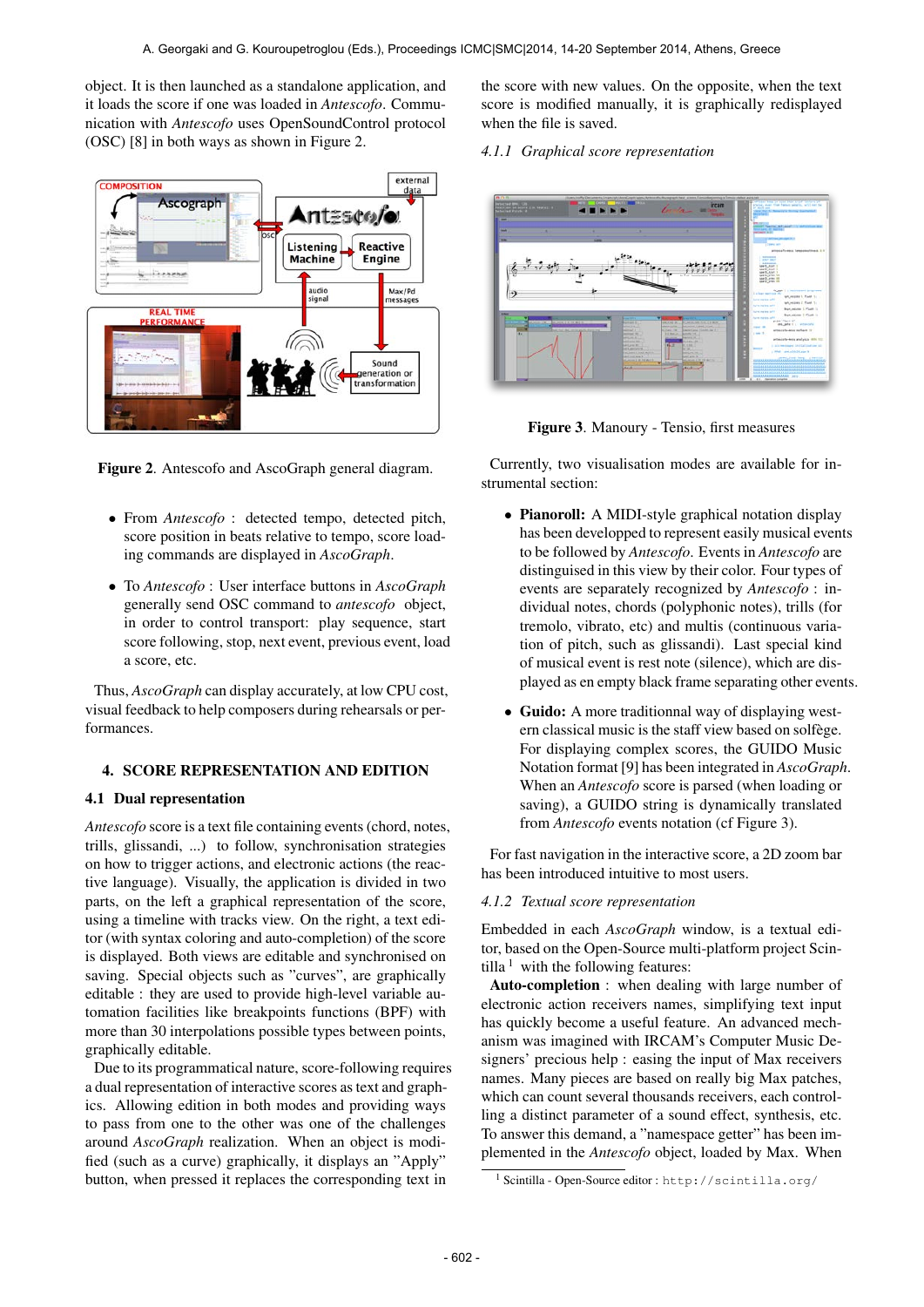asked, this object lists recursively every receivers name in the loaded patch, then sends it by OSC to *Ascograph*. This way, these names are added to a list containing by default every keywords of *Antescofo* langage.

By pressing Ctrl-Tab in *AscoGraph* (after a receiver name or a langage keyword prefix is typed), a small window listing completion possibilities is displayed. An other demand was to allow user variables to be added to this completion list: this can be done by sending *add completion string* to *Antescofo* object. Syntax coloring is supported to help reading the textual score.

Embedded Antescofo parser : The *Antescofo* langage parser is embedded in *AscoGraph*, and provides detailed parsing errors when saving or loading a score.

Actions to Event Bi-directional Sync enables a strong link between both graphical and textual editor. This feature allows smooth transition in-between graphical and textual representations in the score. This feature is of utmost importance since certain hierarchical electronic patterns demand constant go-between the two representations.

Furthermore, it is possible to evaluate a partial score by simply selecting appropriate text in the score and a special playstring mechanism which sends the selected score excerpt to *Antescofo*, allowing fast execution of small chunk of code as well as auditioning of parts during composition.

# 4.2 Writing electronic actions using Antescofo's reactive langage

#### *4.2.1 Action templates*



Figure 4. Electronic action templates

The "Create" menu in *AscoGraph* (Figure 4) provides a generic electronic action template insertion mechanism to ease adding electronic actions in an *Antescofo* score. Another very useful menu is "Label": to access directly a specific event marker (Figure 5).

# *4.2.2 Hierarchical group display*

Musical objects in the *Antescofo* electronic score can be defined in nested block hierarchies, and run concurrently (polyphony), with various behaviour (loop, group, curve) and attributes (delays, group delays, variables) etc. *Asco-Graph* arranges such complex schemes into ordered blocks with correct vertical alignment with regards to themselves (polyphony among electronic phrases) and with regards to the instrumental score as shown in Figure 3 and 8.

# *4.2.3 Curves graphical editing*

Continuous breakpoint functions can be controled by the *Curve* construct: curves can be seen as control automation (Figure 6). *AscoGraph* provide efficient ways to add,



Figure 6. Editing curve constructs

delete, move breakpoints and regenerate dynamically corresponding groups in the text score. By pressing the "Apply" buttons after modifying graphically a curve, *Asco-Graph* dumps in the score the new breakpoints values.

One important feature of *AscoGraph* is its graphical breakpoint editing. *Antescofo* provide more than 30 standard interpolation types, from linear to exponential, polynomial (with several orders), etc.

# 4.3 Simulating a performance

Like any interactive system, *Antescofo* scores can become rapidly complex and the need of simulating a performance has been expressed by several composers and electronic music designers in order to test their compositions and directly see the output.



Figure 7. Viewing simulation results: top window is original score, bottom window displays simulated output.

A standalone version of *Antescofo* has been embedded in *AscoGraph* to provide a virtual execution of a score, simulating clocks as fast as possible. This mechanism can be a great help when dealing with *processes* or *whenever* constructs.

# 5. FUTURE WORKS AND CONCLUSION

The work on *AscoGraph*, since late 2012, has been highly incremental and based on important user feedback deploying the software in various compositional and performative setups. The joint ambition of *AscoGraph* in becoming both a compositional and performance interface for Interactive

Figure 5. Accessing event markers